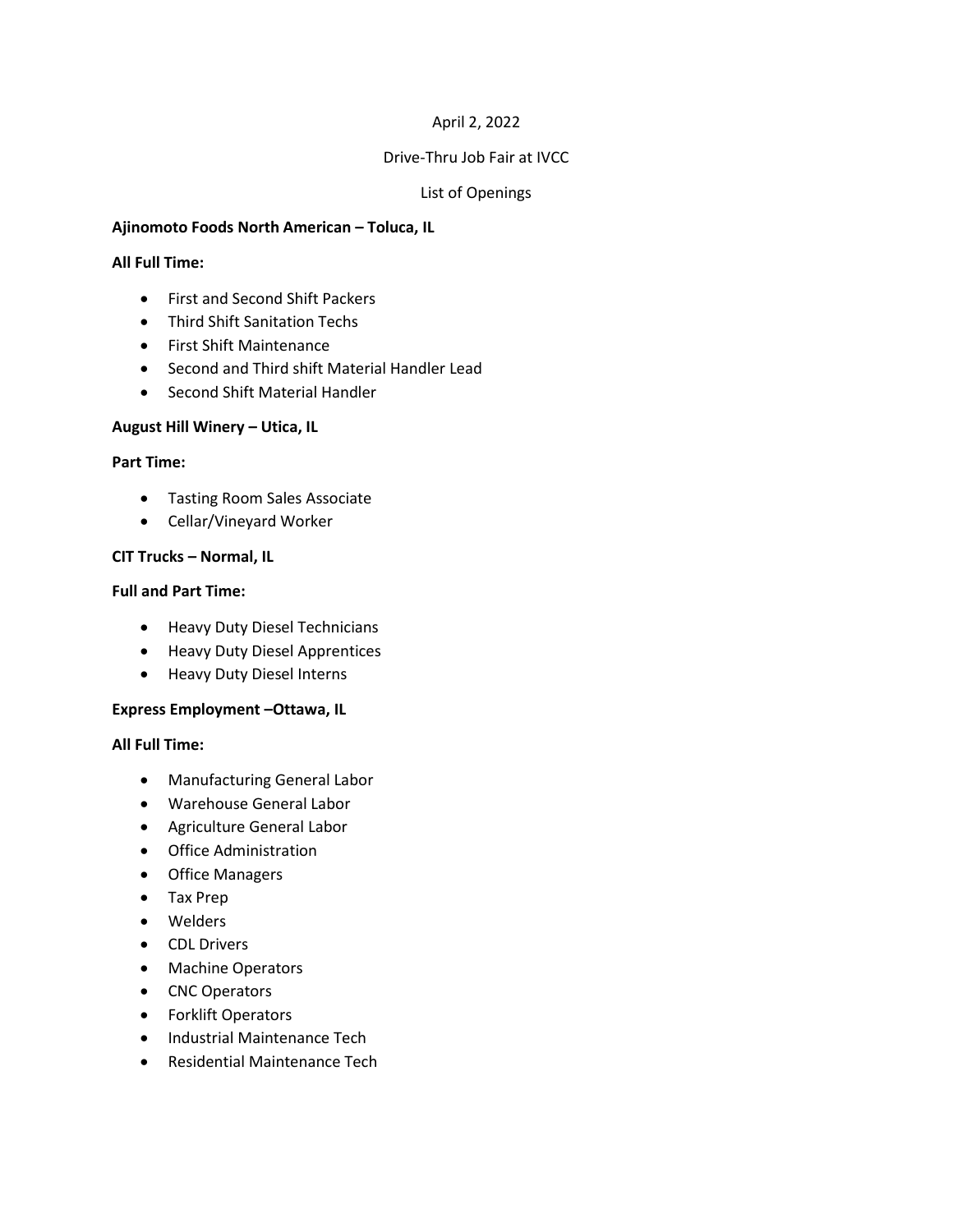# **Illinois Valley YMCA – Peru, IL**

### **Part Time:**

- Youth Program Staff
- Lifeguards
- Building Supervisors
- Child Watch Room
- Summer Camp Staff

# **LMK Technologies – Ottawa, IL**

# **Full Time:**

- Plant Associate
- Lightray Assembler
- Shipping/Receiving
- Fabricator/Welder/Assembler

# **Part Time:**

Accounting Clerk

# **Owens Illinois (O-I) – Streator, IL**

### **Full Time:**

- Carton Assembler
- Health and Safety Administrator
- **•** Production Shift Supervisor
- Cullet Hauler
- Maintenance Supervisor
- Maintenance Mechanic

### **Ottawa Dental Lab – Ottawa, IL**

### **Full Time:**

Dental Laboratory Technician

# **St. Margaret's Health – Spring Valley, IL**

# **Full Time:**

- RN, LPN, CNA, CMA
- Medical Lab Technicians/Technologists
- Scrub Techs
- EKG Techs
- End Techs
- Telemetry Techs